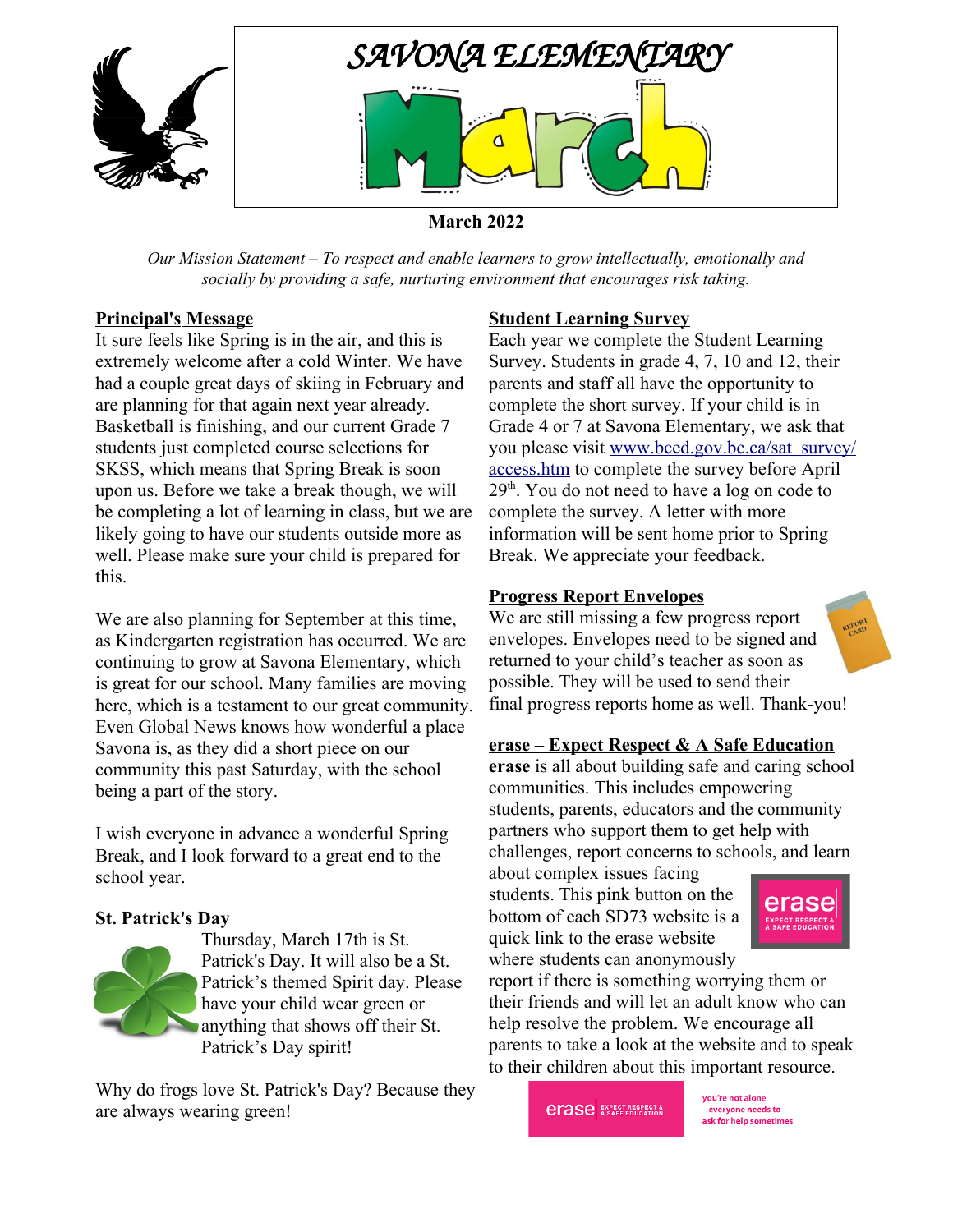# **McArthur Park & Skating Field Trip**

On Monday, March  $14<sup>th</sup>$  our school will be traveling by bus to McArthur Island Park and Sports arena for a fun day of exploration and skating. The bus will be leaving the school at 9:15 am and will return by 2:30 pm. Skating begins after lunch at 12:30 pm. We are looking for some parent volunteers that can help tie skates and assist



children on the ice. Volunteers need to have their own transportation, wear a mask and provide proof of vaccination as per the arena's regulations. All students will need to have a pair of

skates and a helmet. We also recommend wearing good walking shoes, dressing in layers and packing a big lunch with lots of water. We are looking forward to another fun-filled school trip!

### **SKSS Grade 8 Registration Packages**

SKSS Grade 8 course selection and registration packages were sent home with students on Tuesday, March  $1<sup>st</sup>$  after their meeting with the SKSS councilor. The completed packages are due back to school by Friday, March  $4<sup>th</sup>$ . Please contact the office at 250-373-2520 if you have any questions or if you need any documents photocopied and we would be happy to assist.

# **Hot Dog Days**

Our first hot dog day on February  $17<sup>th</sup>$  was a success. We had many happy customers! If your child didn't return their order forms before the first hot dog day, you can still order for the remaining days by filling out the [order form](https://savona.sd73.bc.ca/en/resourcesGeneral/Order-Forms/Hot-Dog-Order-Form.pdf) on our website. Any additional orders for March are due no later than Tuesday, March 15<sup>th</sup>.

# **PAC Zoom Meeting**

The next PAC Zoom meeting will take place on Monday, March 14<sup>th</sup> at 6:30 pm. Please contact the office



with your email address for a link to the Zoom meeting. We also encourage you to join the Savona Elementary PAC Facebook page. It is a great way to keep current with school events and PAC fundraising efforts.

# **PAC Purdys Easter Chocolate Fundraiser**

Our amazing PAC is continuing their efforts to raise money for a new playground structure at

Savona Elementary. Purdys Easter order forms will be sent home soon and orders are due on Wednesday, March 16<sup>th</sup>. Delivery will be after Spring break on Friday, April 8<sup>th</sup>. You will be able to place your orders online or fill out the paper order



form and return it with your child. Thank-you for your continued support!

### **Update to SD73 Visitor Policy**

The Ministry of Education has updated the information on school visitors and assemblies, gatherings and events on their [K-12 Covid-19](https://www2.gov.bc.ca/gov/content/education-training/k-12/covid-19-safe-schools)  [safe schools website.](https://www2.gov.bc.ca/gov/content/education-training/k-12/covid-19-safe-schools) Below is a summary of the changes:

- There are no capacity limits on school gatherings and events where attending staff, students and necessary volunteers are all from the same school. This includes large gatherings like school assemblies and staff gatherings like meetings or professional development activities
- At gatherings between schools, or school events involving participants or spectators from outside the school, attendance is limited to 50 people or 50% of operating capacity (whichever is greater.) This includes art club performances like a play or recital or sports games and tournaments.
- Proof of vaccination is not required for school-led gatherings and events. Gatherings should be hosted virtually, wherever possible
- There are no restrictions on visiting schools. Visitors are required to wear masks in all indoor areas and sign in upon arrival.

Our doors at Savona Elementary will remain locked for student safety. Please continue to call and make an appointment if you want to come into the school.